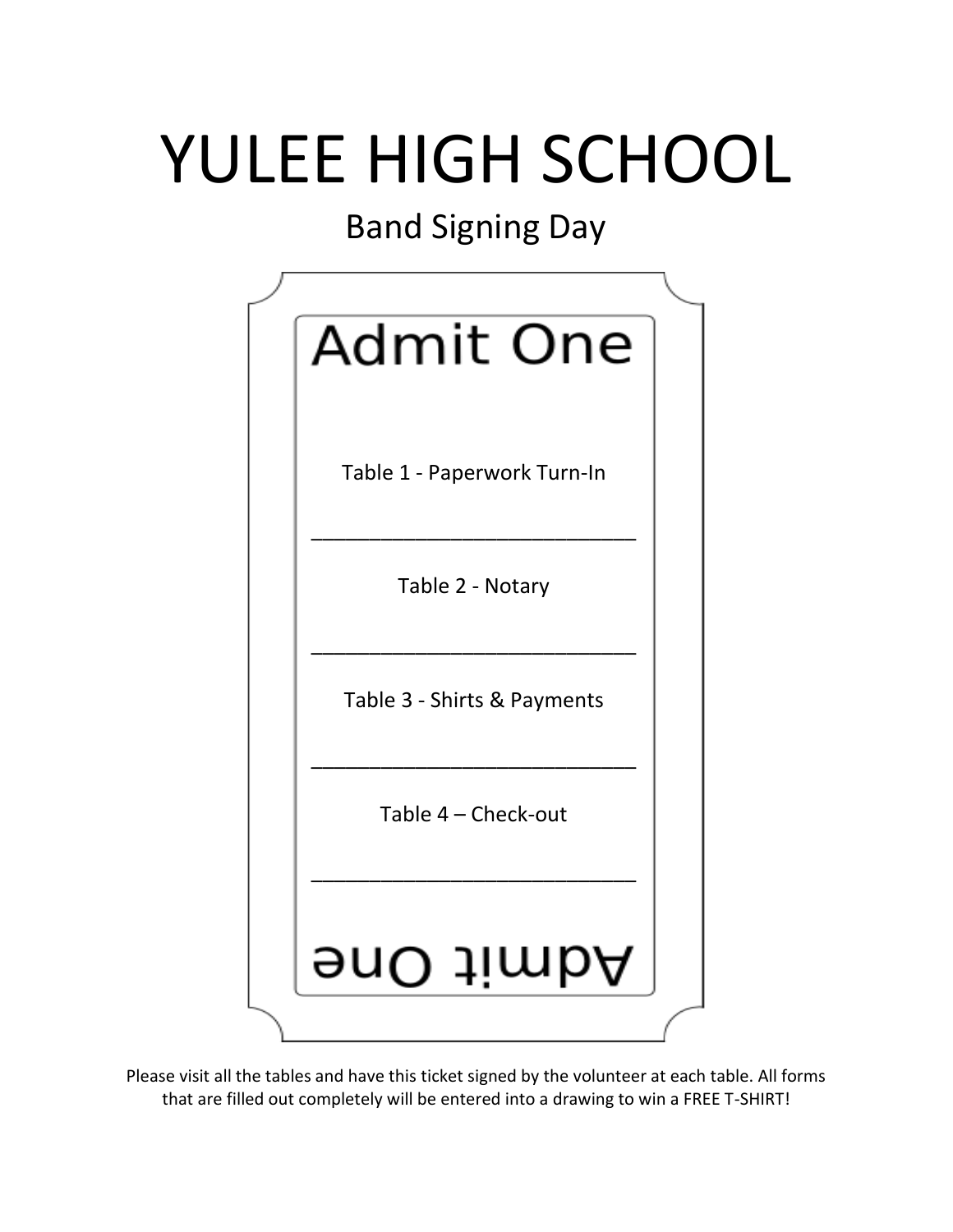## **YHS MARCHING BAND PARTICIPANT AGREEMENTS**

This packet must be completed by anyone participating in the YHS Marching Band Program. **This includes Marching Band and Color Guard members.**

*Students will not be admitted to practice or band camp until this packet is completely filled out, signed in all appropriate places, accepted and on file. Acceptance of some forms requires payment to be completed. Some forms must be signed by both parent/guardian and student.*

## **FORMS INCLUDED IN THIS AGREEMENT PACKET**

**How To Make Payments For Marching Band** *parent initials required*

> **Marching Band Uniform Package** *parent signature required*

> > **Fair Share Commitment** *parent signature required*

**Uniform Responsibility Agreement** *parent and student signature required*

**CONTACT BILL FREDERICO WITH QUESTIONS**

bill@logicmountain.com or message on Facebook

**BOOSTERS FINANCIAL ASSISTANCE AND PAYMENT ARRANGEMENTS**

Contact William Frederico[-bill@logicmountain.com](mailto:bill@logicmountain.com)

 $\overline{\phantom{a}}$  , we can consider the contract of the constant of the contract of the contract of the contract of the contract of the contract of the contract of the contract of the contract of the contract of the contract of

**STUDENT NAME:** \_\_\_\_\_\_\_\_\_\_\_\_\_\_\_\_\_\_\_\_\_\_\_\_\_\_\_\_\_\_\_\_\_\_\_\_\_\_\_\_\_\_\_\_\_\_\_\_\_\_\_\_

**PARENT / GUARDIAN NAME(S):** \_\_\_\_\_\_\_\_\_\_\_\_\_\_\_\_\_\_\_\_\_\_\_\_\_\_\_\_\_\_\_\_\_\_\_\_\_\_\_\_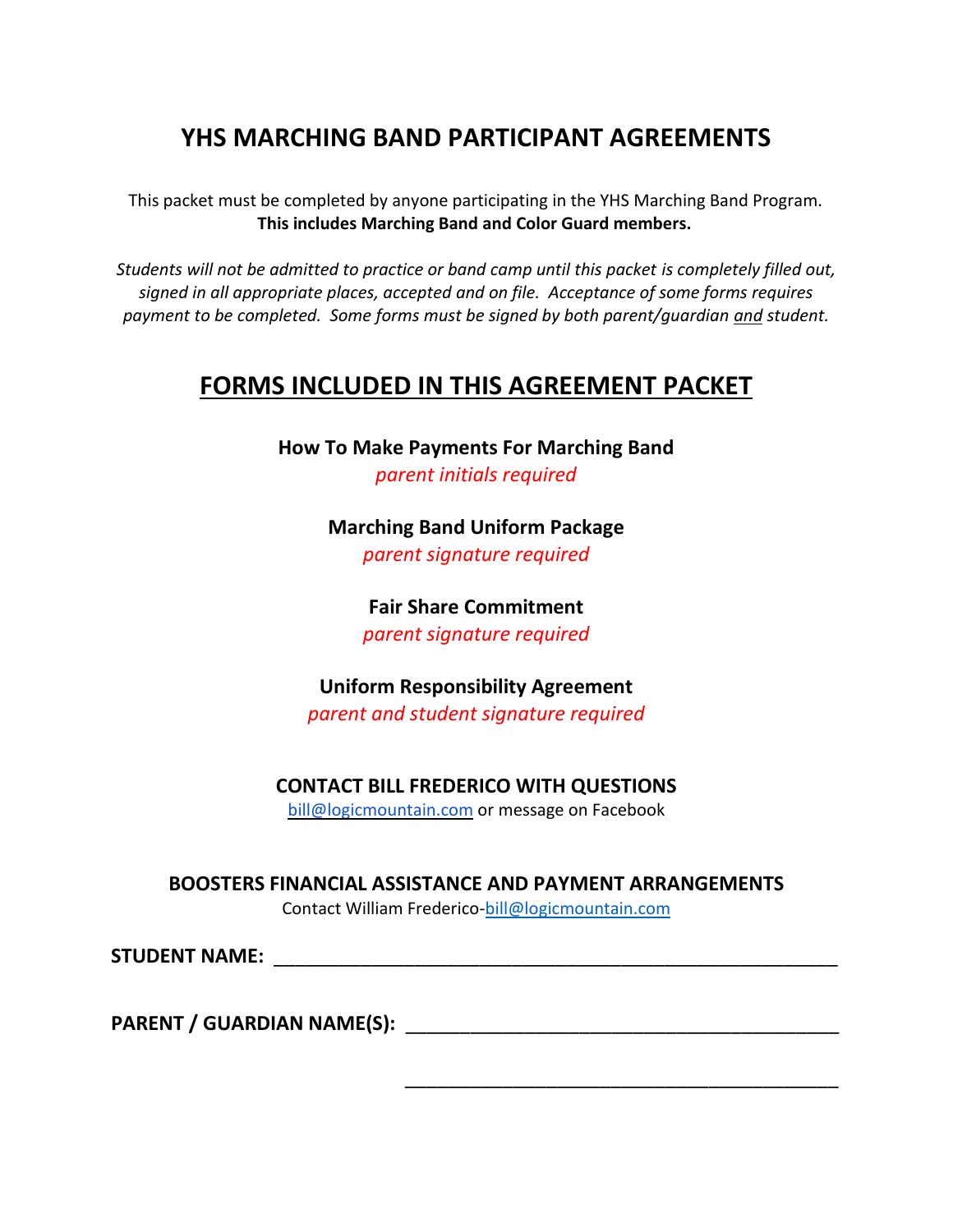## **HOW TO MAKE PAYMENTS FOR MARCHING BAND**

All Fair Share Donations and Band Uniform Package money is handled by the Yulee Band Boosters. **The Band Director does not handle payments or accept payments at the school.** This allows us to offer modern payment methods like **online payments** for Fair Share Donations and other purchases. This also provides better accounting, transparency and maneuverability of fund use.

**In order for this to work, we need your cooperation**. Please do not give the Band Director or any other staff fair share donations or other payments (they will be refused or returned). Do not send payments with your child to the school. Unless otherwise instructed, payments should be made to Yulee Band Boosters and handled as follows:

### **------------------------------------------------------------------------------------------------------------------------------- PLEASE DO NOT BRING PAYMENTS TO THE BAND DIRECTOR.**

*Any money brought to the school or Band Director will be returned.* 

| <b>OPTION #1: PAY ONLINE</b>                                                                 | <b>OPTION #2: PAY BY CHECK/MONEY ORDER</b>                                                                                                                                                                                      |
|----------------------------------------------------------------------------------------------|---------------------------------------------------------------------------------------------------------------------------------------------------------------------------------------------------------------------------------|
| Please visit http://swag.yhsband.com to<br>make online payments and fair share<br>donations. | Fair share donations and uniform package fees<br>are made payable to:<br><b>YULEE BAND BOOSTERS</b>                                                                                                                             |
|                                                                                              | Write your student's name and payment<br>purpose in the memo line of your check. Checks<br>may only be given to the treasurer-JULIE CROSBY<br>(in person) or mailed to the band booster's<br>mailbox. NO CASH WILL BE ACCEPTED! |

**MAILING ADDRESS FOR PAYMENTS (IF NOT SUBMITTING IN PERSON)** Yulee Band Boosters c/o Logic Mountain 463688 SR 200 **Suite #422** Yulee, FL 32097

**IMPORTANT NOTE:** There are *no* refunds if a student decides to quit or for any other reason later in the year. Please make sure you are fully on board before committing to the band.

#### **PARENT/GUARDIAN INITIAL HERE**

\_\_\_\_\_\_\_\_\_\_\_\_\_\_\_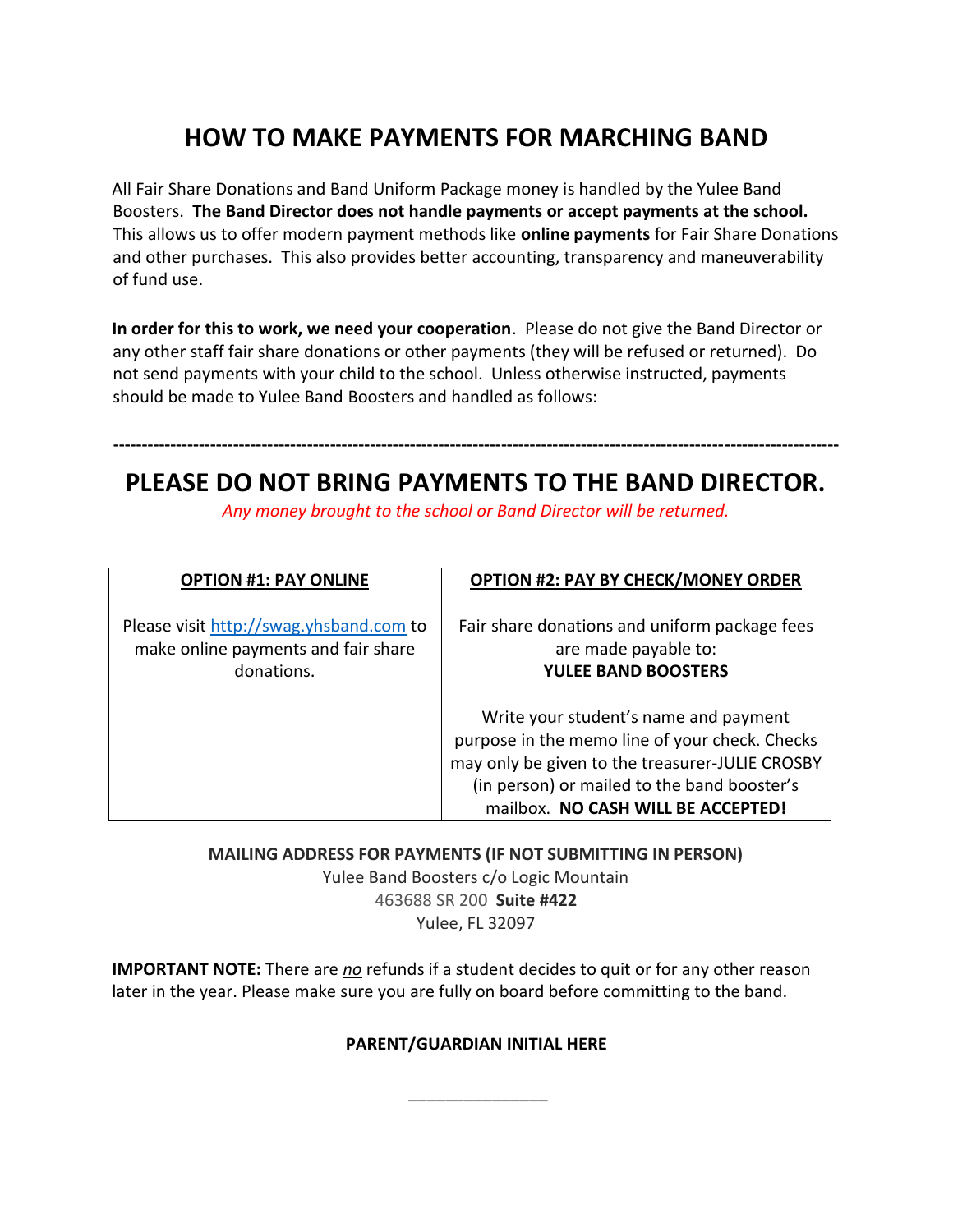## **GARMENT BAG \$15 (if you don't have one)**

Every marching band student's uniform – both band and color guard – must be stored in a garment bag. If you do not have your garment bag from last year, you are required to purchase one for \$15. **Band uniforms and guard costumes will not be released to students unless they have a garment bag in hand on uniform day!**

#### ⬜ **I HAVE A GARMENT BAG FROM LAST YEAR AND DO NOT NEED ONE**

I brought my garment bag with me to put my uniform in.

#### ⬜ **I DO NOT HAVE A GARMENT BAG AND PURCHASED ONLINE OR INCLUDED \$15 IN THE ATTACHED CHECK MADE PAYABLE TO YULEE BAND BOOSTERS**

I will receive a new garment bag today.

 $\Box$  I WILL USE FINANCIAL ASSISTANCE FROM THE BAND BOOSTERS FOR THE GARMENT BAG

#### ⬜ I MADE DIFFERENT ARRANGEMENTS.

\_\_\_\_\_\_\_\_.

I spoke with the Yulee Band Boosters and made different arrangements. Boosters must initial here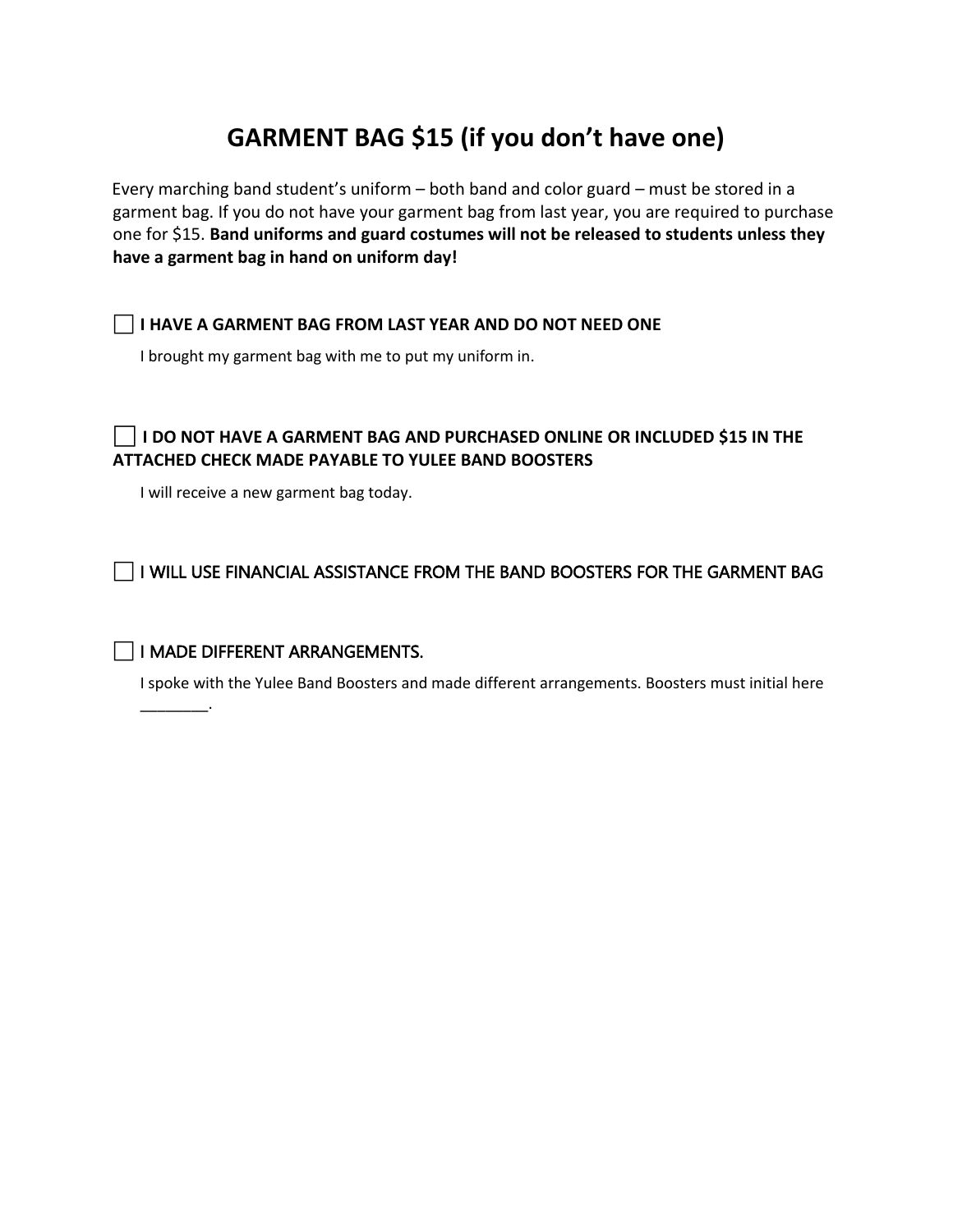## **UNIFORM COMMITMENT \$70**

This form must be completed for all students in marching band **INCLUDING COLOR GUARD** (this is a change from last year).

**DUE 6/11/22.** This year, every marching band member (excluding color guardinary) is required to purchase a **Uniform Package**. This uniform package includes 2 band tees (casual uniform), 1 band show tee, and 1 band hoodie. The Uniform Package is part of the marching band and color guard field show uniform. **Purchase of the uniform package is required prior to participation in marching band camp or practices.**

#### **MARCHING BAND UNIFORM PACKAGE: \$70**

Purchase of the band uniform package is required for ALL members before participation in practices. Purchase online at [http://swag.yhsband.com](http://swag.yhsband.com/) or by check made payable to **Yulee Band Boosters** (see the "how to make payments" for where to mail the check). Uniform Package fees are **due 6/11/22.** Form will not be accepted before the band uniform package is purchased (or other arrangements made).

#### **CHECK ALL THAT APPLY:**

\_\_\_\_\_\_\_\_.

⬜**I PAID \$70 FOR THE UNIFORM PACKAGE. (DUE 6/11/22)** I purchased **online** or attached a check made payable to Yulee Band Boosters.

#### ⬜**I MADE DIFFERENT ARRANGEMENTS**.

I spoke with the Yulee Band Boosters and made different arrangements. Boosters must initial here

#### ⬜**I WILL USE FINANCIAL ASSISTANCE FROM BOOSTERS**.

I have been approved for financial assistance from the Yulee Band Boosters for uniform package. \_\_\_\_\_\_\_\_\_\_ Financial Aid Amount \_\_\_\_\_\_\_\_\_\_\_\_\_\_\_\_\_\_ Balance paid by check or online

#### **PARENT/GUARDIAN SIGNATURE REQUIRED.**

I understand students will not be admitted to band camp or practices until a uniform package is purchased. If not paid in full, I promise to adhere to any special arrangements I made with the Yulee Band Booster Treasurer. I understand there are no refunds of uniform package fees if a student decides to quit or for any other reason later in the year.

\_\_\_\_\_\_\_\_\_\_\_\_\_\_\_\_\_\_\_\_\_\_\_\_\_ \_\_\_\_\_\_\_\_\_\_\_\_\_\_\_\_\_\_\_\_\_\_\_\_\_ \_\_\_\_\_\_\_\_\_\_\_\_\_\_\_\_\_\_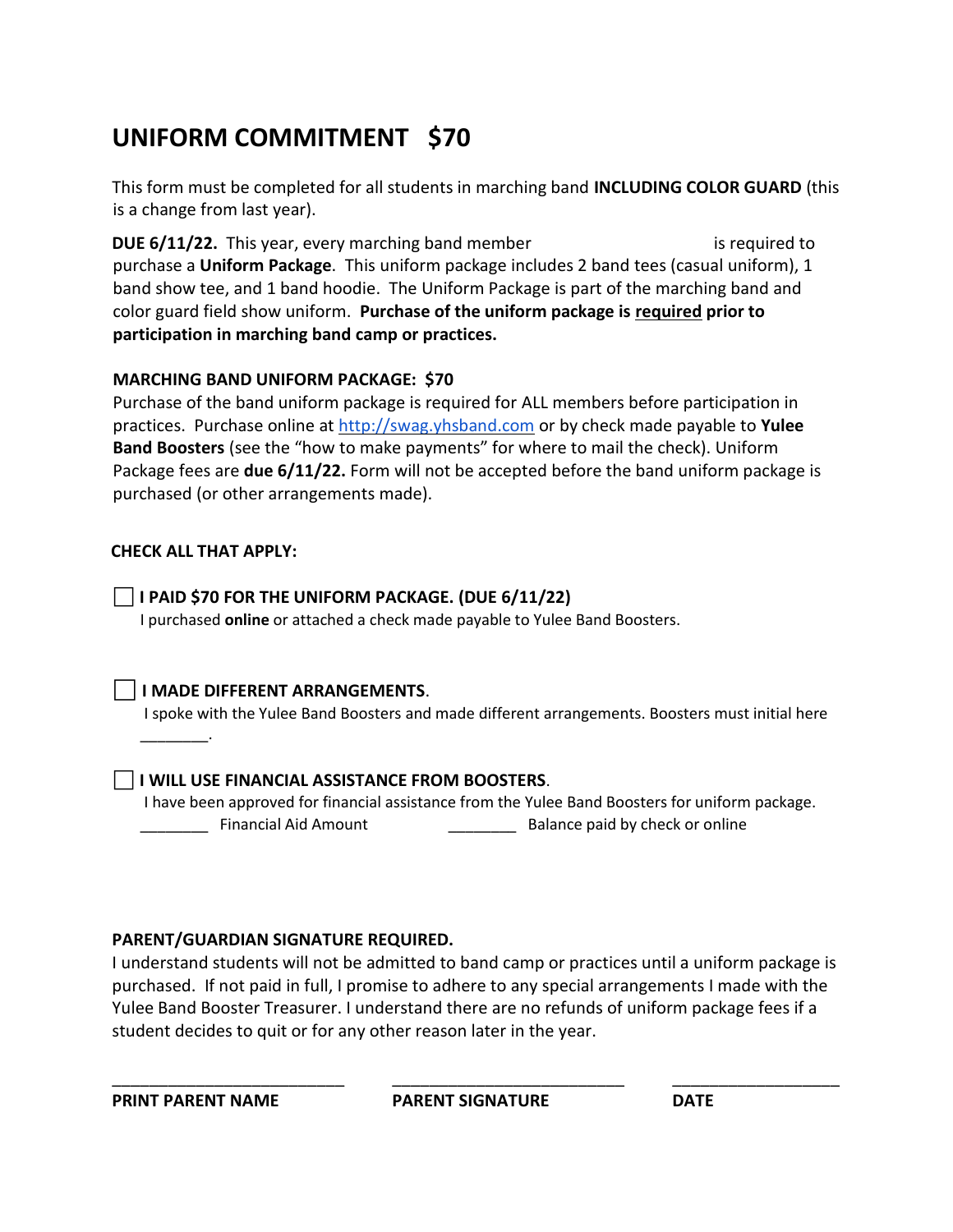## **FAIR SHARE COMMITMENT \$325**

This form must be completed for all students in marching band, **including color guard**. A detailed explanation of Fair Share is included in the YHS Marching Band 2022-23 Handbook. **Full \$325 amount of Fair Share must be received by 6/11/22.**

#### **\$325 FAIR SHARE DONATION (DUE no later than 6/11/22)**

Each student's fair share of the marching band program budget (including color guard) is **\$325**. Donations can be made online at [http://swag.yhsband.co](http://swag.yhsband.com/)m or by check/money order. Fair Share is due upon submission of this form. *Note that no student will be prevented from participating in any part of the YHS Band Program because of their ability or willingness to make a donation.* 

#### **CHECK ALL THAT APPLY:**

#### ⬜**I PAID MY \$325FAIR SHARE. (DUE 6/11/22)**

I donated **online** or attached a check made payable to Yulee Band Boosters.

#### ⬜**I WANT TO HELP A BAND KID TOO!**

I made an extra donation of \$\_\_\_\_\_\_\_\_\_\_\_ (paid online or attached a check payable to **Yulee Band Boosters**) to help defray costs for another band member. (THANK YOU FOR YOUR GENEROSITY!)

#### ⬜**I MADE DIFFERENT ARRANGEMENTS**.

I spoke with the Yulee Band Boosters and made different arrangements. Boosters must initial here

\_\_\_\_\_\_\_\_.

#### ⬜**I WILL USE FINANCIAL ASSISTANCE FROM BOOSTERS**.

I have been approved for financial assistance from the Yulee Band Boosters for my fair share. \_\_\_\_\_\_\_\_ Financial Aid Amount \_\_\_\_\_\_\_\_ Balance paid by check or online

#### **PARENT/GUARDIAN SIGNATURE REQUIRED.**

I understand the importance of the fair share financial commitment. If not paid in full, I will adhere to any arrangements I made with the Yulee Band Booster Treasurer. I understand there are no refunds of fair share donations if a student decides to quit later in the year or for any other reason.

**PRINT PARENT NAME PARENT SIGNATURE DATE** 

\_\_\_\_\_\_\_\_\_\_\_\_\_\_\_\_\_\_\_\_\_\_\_\_\_ \_\_\_\_\_\_\_\_\_\_\_\_\_\_\_\_\_\_\_\_\_\_\_\_\_ \_\_\_\_\_\_\_\_\_\_\_\_\_\_\_\_\_\_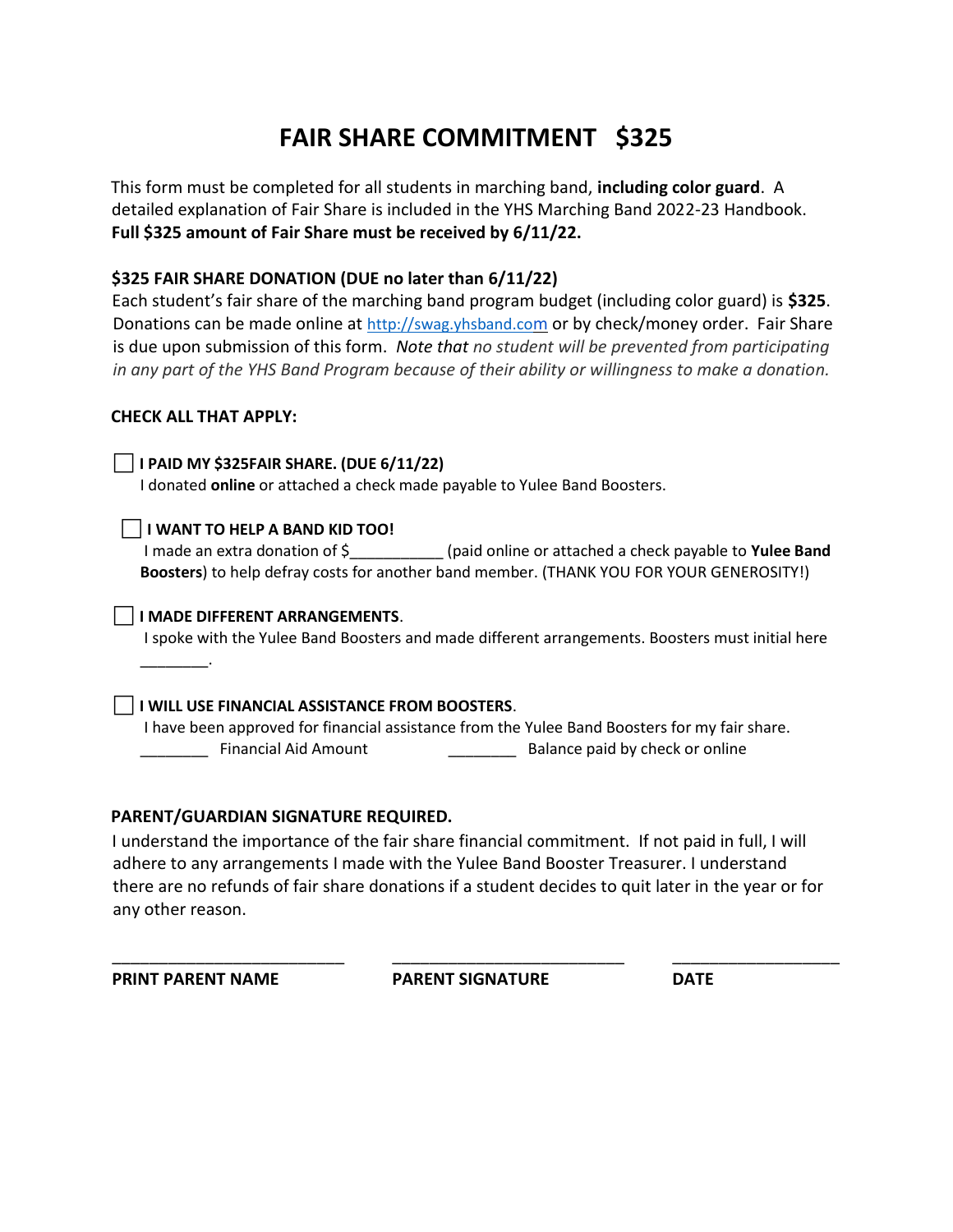## **FINANCIAL ASSISTANCE REQUEST**

**Yulee High School Marching Band** and the **Yulee Band Boosters** strive to be inclusive organizations. A limited amount of financial assistance is available through the Yulee Band Boosters to help families who demonstrate need.

We recognize that Marching Band can put a financial strain on families. We want everyone who desires to participate to be able. No student should be discouraged from joining due to financial obligations. No student will be prevented from participating in the YHS Marching Band Program because of their ability or willingness to make their financial obligation.We will assist every family we are able to. However - we need to know who needs financial help \*well before the season\* so we can plan and budget accordingly. **Timely communication is essential for those who will require assistance.** All financial communications are completely confidential. Please fill out the form below to request financial assistance. You may ask for help with either one or both of the obligations listed.

#### **REQUEST FOR FINANCIAL ASSISTANCE FROM YULEE BAND BOOSTERS**

#### **BAND UNIFORM PACKAGE COST IS \$70**

 $\Box$  I am able to purchase the band uniform package myself. (No assistance needed.)

 $\Box$ I request \$\_\_\_\_\_\_\_\_\_\_\_\_ to help me pay for the band uniform package. I will pay the balance by the due date.

⬜I request financial assistance for the entire \$70 Band Uniform Package.

------------------------------------------------------------------------------------------------

#### **FAIR SHARE AMOUNT IS \$325**

 $\Box$  I can make a partial fair share contribution of \$\_\_\_\_\_\_\_\_\_\_\_\_\_(payable by 6/11/22). I request financial assistance for the balance (\$325 - what I paid).

 $\Box$  I request financial assistance for the entire \$325 Fair Share amount.

------------------------------------------------------------------------------------------------

**PRINT PARENT NAME PARENT SIGNATURE DATE** 

\_\_\_\_\_\_\_\_\_\_\_\_\_\_\_\_\_\_\_\_\_\_\_\_\_ \_\_\_\_\_\_\_\_\_\_\_\_\_\_\_\_\_\_\_\_\_\_\_\_\_ \_\_\_\_\_\_\_\_\_\_\_\_\_\_\_\_\_\_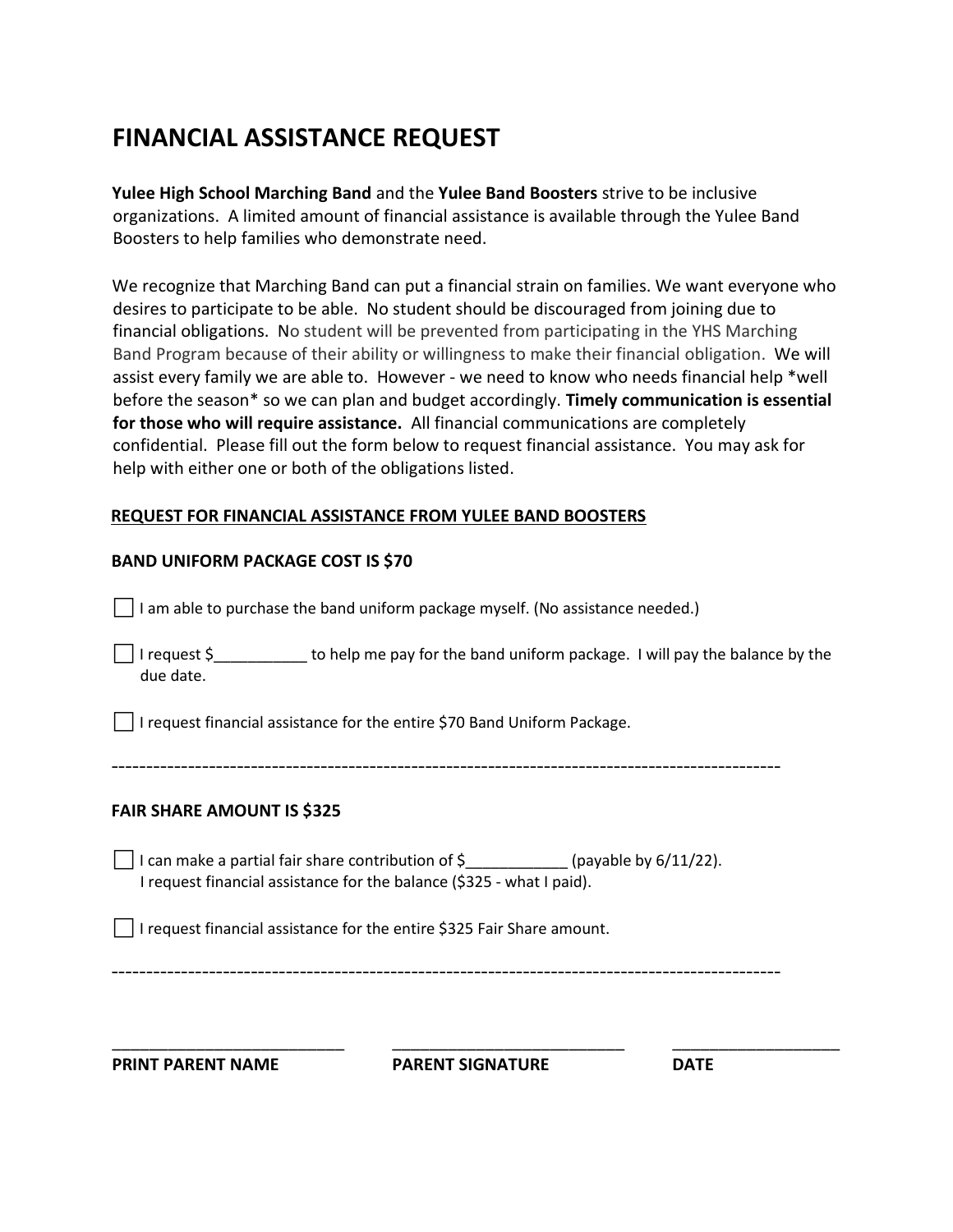## **YHS MARCHING BAND - UNIFORM AGREEMENT**

This form must be completed by all participants in the marching band.

#### ----------------------------------------------------------------------------------------------

#### **IMPORTANT CHANGE FOR THIS YEAR:**

BAND STUDENTS ARE NOW RESPONSIBLE TO CARE FOR THEIR OWN UNIFORMS. THIS INCLUDES DRY CLEANING JACKET AND WASHING YOUR OWN BIBBERS.

----------------------------------------------------------------------------------------------

This year, marching band students will be issued their "formal" marching band uniform some time in August. The formal uniform consists of a custom uniform top, bibbers (pants) and a garment bag. Students are expected to store, protect, transport and care for their own uniform until the end of the band season. **Students are personally and financially responsible for their uniform.**

**NOTE:** The marching band does not wear their formal uniform every week/every performance.

#### **REQUIRED UNIFORM CARE:**

- **BAND UNIFORMS ARE A SOURCE OF PRIDE AND SCHOOL SPIRIT.** Each student is fitted for a uniform at the beginning of the school year. Our uniforms are the property of the band program (YHS property). Students need to purchase additional items to complete the total uniform: plain (no logos or colors) black crew socks (calf length or higher), black band shoes (called Dinkles, Vanguard style, link is given in the separate welcome package). Uniforms are also very expensive – a major portion of our budget every year goes towards repaying the \$30,000 loan we used to purchase these uniforms.
- Uniform tops and bibbers should be handled delicately and with care. **When not in use the uniform will be kept NEATLY on a hanger inside the garment bag.** The uniform will always be kept hanging up by a hanger not crumpled in a ball or stored in any other manner that may cause wrinkling, damage or wear to the uniform.
- **BIBBERS WILL BE MACHINE WASHED BY THE STUDENT AFTER EACH USE.** Bibbers should be machine washed after use. Our band members must look their best when they perform. It's also important that uniforms are clean for personal hygiene – it's summer, these are heavy black pants and band kids sweat a ton while performing. Please don't make other band kids, band staff and parents endure a stinky pair of bibbers that have been festering for a week.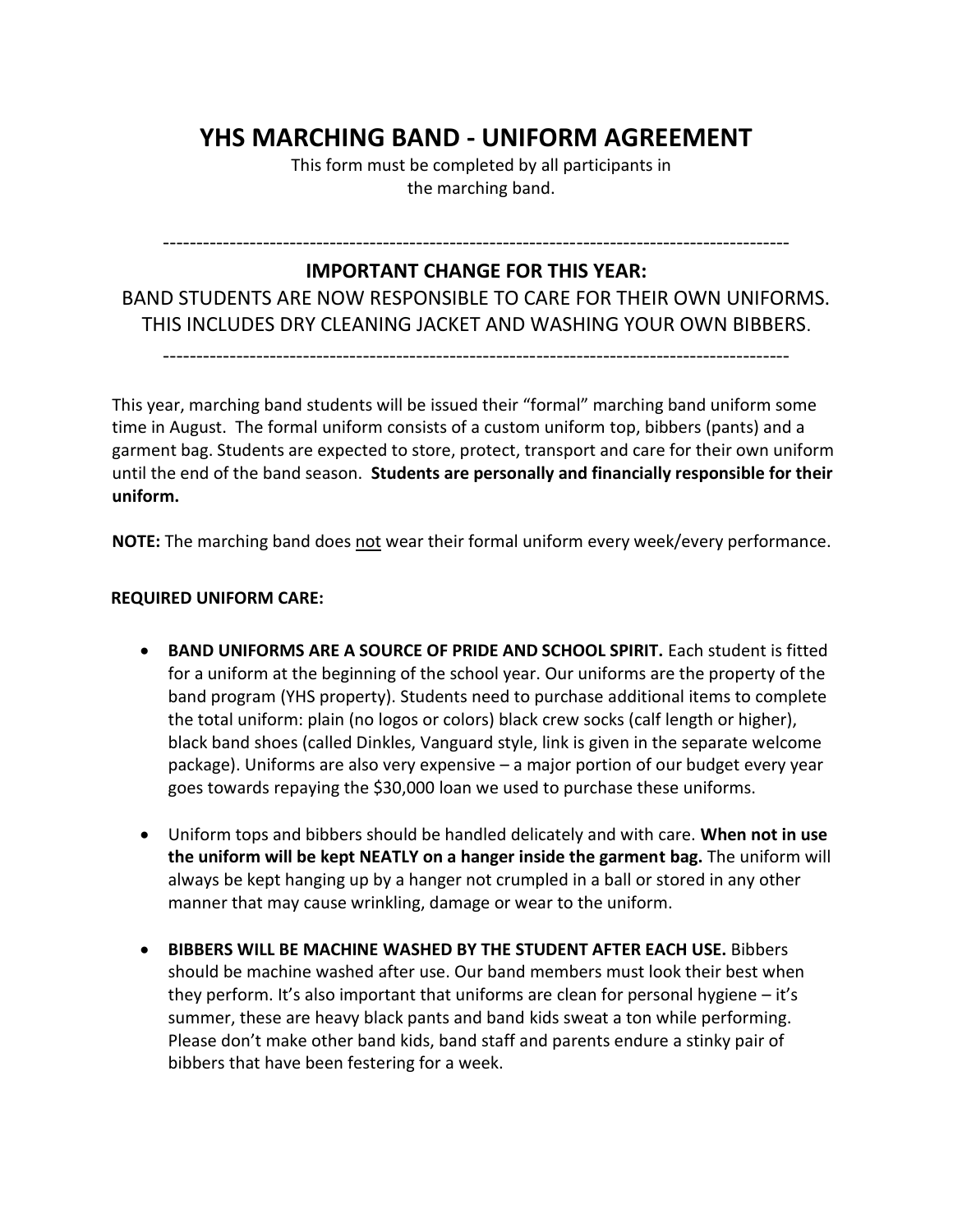- **UNIFORM TOP WILL BY DRY CLEANED AFTER EACH (WEEKEND) USE.** Uniform tops are dry clean only. If you throw the uniform top in the washer, it will be ruined and you will be on the hook to pay for a replacement. **PLEASE DRY CLEAN ONLY!!** Uniforms should be dropped off at the dry cleaner on the Monday after a performance weekend so they can be picked up on Thursday and brought to school for their Friday evening football games. Students are responsible to make sure they have their uniform for the game or they will not perform and will be penalized as per Mr. Walker's policy. Cost to dry clean is approximately \$5.00. On weekends where there is a Friday and Saturday performance, you will obviously not be able to get the uniform dry cleaned for the Saturday performance. We generally recommend use of Febreeze or some other kind of odor neutralizing spray and air drying to lessen odors.
- **WORK TOGETHER.** We understand that getting your uniform to the dry cleaner after every performance may be challenging for some families. We encourage you to talk and work together with other parents – perhaps organize with other families to take turns making dry cleaner runs. Band Parents are amazing – take the initiative to self-organize ways to make it work. This is another reason why attendance at monthly band parent meetings is important – it's a great place to form these types of networks!
- **UNIFORMS MAY NOT BE STORED AT THE SCHOOL** unless special arrangements are made with Mr. Walker. When at the school, uniforms must always be stored in a safe, secure place. (Band uniforms can be an easy target for vandalism or theft – remember you're personally responsible if that happens!) Mr. Walker will designate a holding area for your band uniforms when they are brought to school the morning of football games.
- **UNIFORMS WILL BE WORN ONLY FOR BAND FUNCTIONS AS INSTRUCTED BY BAND DIRECTOR.** Your band uniform is not a costume for Halloween or any other clever or creative use that may be imagined. Your band uniform should be treated with reverence and only worn for the purpose it was intended as instructed by the Band Director.
- **GENERAL UNIFORM RULES:** Eating and drinking while in uniform is only allowed during specific times when authorized by the Band Director. The uniform will always be worn completely and correctly while in public. Band/show shirts and band shorts will always be worn under the uniform. No cut off sleeves or tank tops. All band members will dress in the Band Room for performances unless announced otherwise. The only jewelry allowed while in uniform is your class ring and one stud in each ear. No other jewelry will ever be allowed. Adjustments to the uniforms are to be made only by the uniform boosters. All hair must be short enough or secured so that it does not touch the collar of the uniform. Beards, facial hair, basic grooming must be neat and clean while in uniform. No visible body piercings.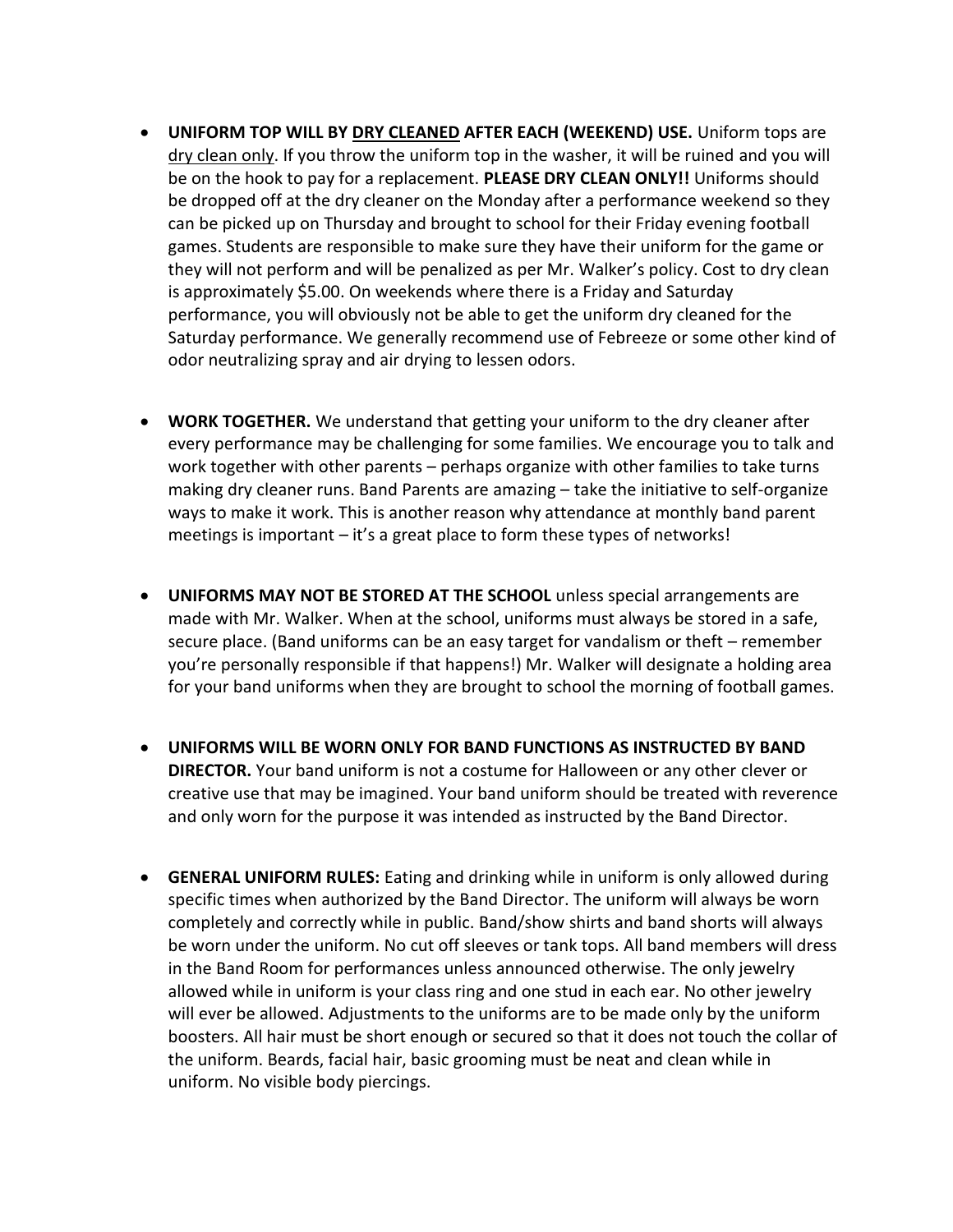#### **UNIFORM DAMAGE/THEFT:**

- Students are personally responsible for any and all damage that occurs to their uniform after it is issued. It's important to remember at all times to be mindful of the uniform surroundings and minimize possible damage. Wear uniform only at designated times, follow Mr. Walker's policies and procedures, no horseplay and use common sense.
- **MINOR DAMAGE:** If a student identifies minor uniform damage (perhaps a button needs to be re-sewn or there is a minor rip in the lining) – you may repair it yourself if you have the appropriate skill or you may bring it to one of our amazing band moms who can sew. Repairs should be addressed as soon as they are identified so they don't get worse. You will not be penalized if the damage is reasonable wear and tear/easily repaired.
- **MAJOR DAMAGE:** If the uniform suffers major damage as a result of the student's lack of responsibility or neglect and needs professional repair, the student/family is responsible to pay for the repair bill. If the damage and repair time causes the student to miss a performance, it will be counted as an unexcused absence and the student will suffer grade, activity and privilege consequences as per policy.
- **UNIFORM DESTROYED, LOST OR STOLEN:** If any part of the uniform is damaged beyond reasonable repair, lost or stolen, the student/family is responsible for the replacement cost. You don't want this to happen – these uniforms are expensive. Current cost to replace the uniform top is approximately \$400. Bibbers replacement cost is approximately \$60. Any performances missed because of destroyed/lost/stolen uniforms will count as unexcused absences and the student will suffer grade, activity and privilege consequences as per Mr. Walker's policy. We have very few backup uniforms – if we have one that fits, it can be issued only if the replacement cost is paid upfront.

#### **PERFORMANCE DAY PROCEDURES:**

- Students should plan to have their uniform at the school on the morning of Friday football games. The uniform should be brought to the Band Room in the morning and hung in the designated secure area. The uniform should not be brought from class to class or stored in a student locker – leave yourself time to get to the Band Room before class – this is your responsibility. If bus schedules become an issue, communicate with Mr. Walker and work out a solution.
- Uniforms can alternately be brought by a parent after school/before the performance. HOWEVER, the uniform must be available to the student when it is time to dress. No excuses are acceptable – if the student does not have their full uniform in hand when it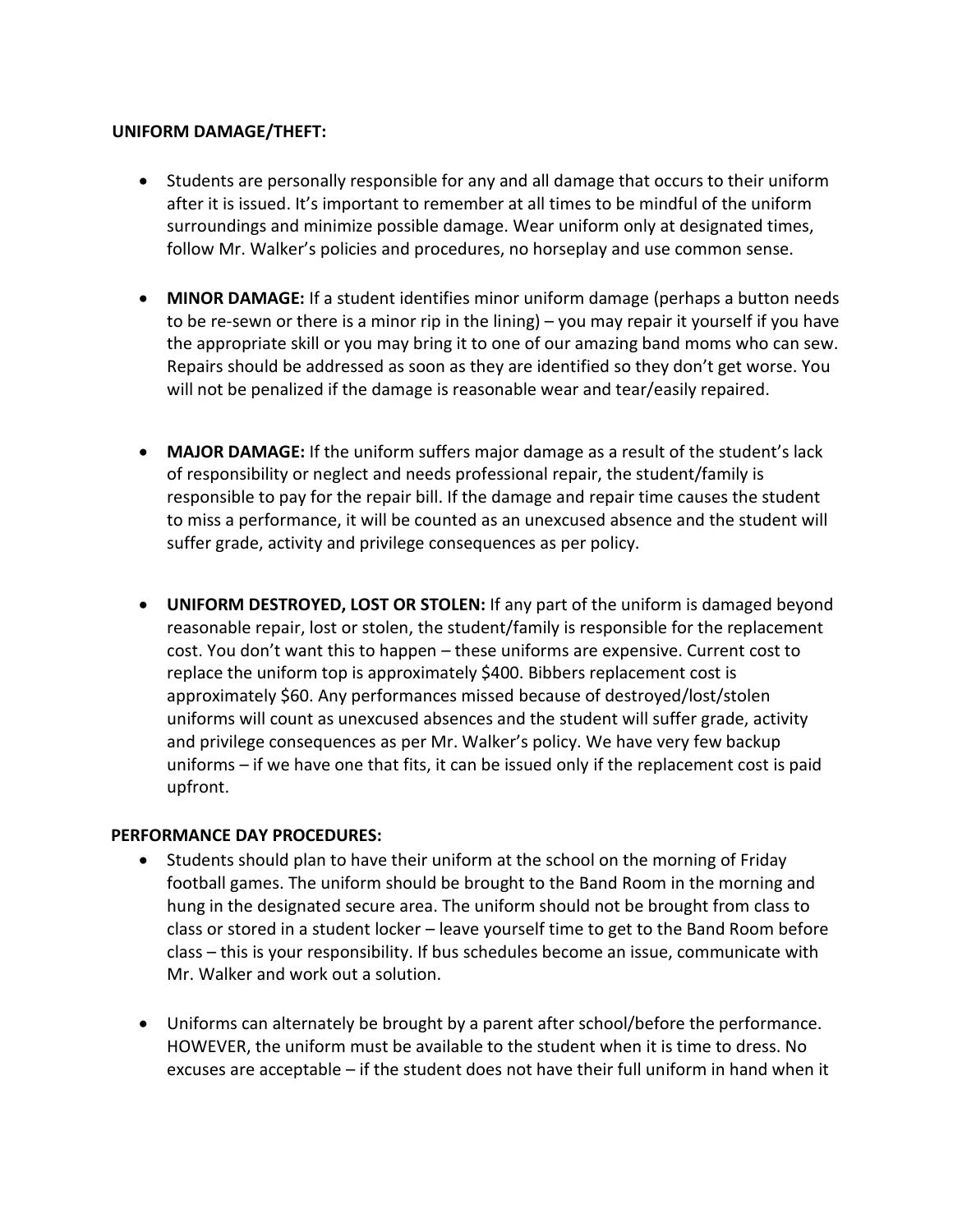is required they will not be allowed to perform and be considered an unexcused absence. The band depends on everyone to do their part and be responsible.

- After a performance, the uniform top should be neatly placed back on the hanger. Entire uniform should be brought home for dry cleaning and wash, ready for the next week's performance. If it is a competition weekend (performance Friday & Saturday), Mr. Walker and our parent uniform crew will communicate procedures after the Friday night performance.
- Mr. Walker may communicate a change in procedure at any time.

#### **RETURN OF UNIFORMS:**

- After the last marching band performance of the season (typically in November), Mr. Walker will communicate a time to return all uniforms. Uniforms are expected to be returned freshly-pressed with a dry-cleaned top and washed bottoms. Uniforms will be inspected for damage when they are returned and students will be assessed cost for any damage that requires professional services.
- If a uniform has damage that requires a repair fee, that repair fee is due immediately. Students will not be able to participate in any subsequent band activities until the repair cost is paid. This includes the subsequent year. Any unpaid repair fees will be included in a student's senior debt and can affect their ability to graduate.
- If a uniform is not returned at the designated time, the student is responsible for the replacement cost of the uniform. The amount of the replacement cost is due immediately. Students will not be able to participate in any subsequent band activities until the replacement cost is paid. This includes the subsequent year. Any unpaid replacement fees will be included in a student's senior debt and can affect their ability to graduate. Remember – the uniform is school district property. If a student knowingly keeps a uniform in their possession in defiance of band policy, it can be considered theft.

| <b>PRINT PARENT NAME</b>  | <b>PARENT SIGNATURE</b>                               | <b>DATE</b> |
|---------------------------|-------------------------------------------------------|-------------|
| <b>PRINT STUDENT NAME</b> | <b>STUDENT SIGNATURE</b>                              | <b>DATE</b> |
|                           | THIS SECTION TO BE FILLED OUT WHEN UNIFORM IS ISSUED: |             |
| UNIFORM#                  | WHO ISSUED:                                           |             |
| <b>STUDENT INITIALS:</b>  |                                                       |             |